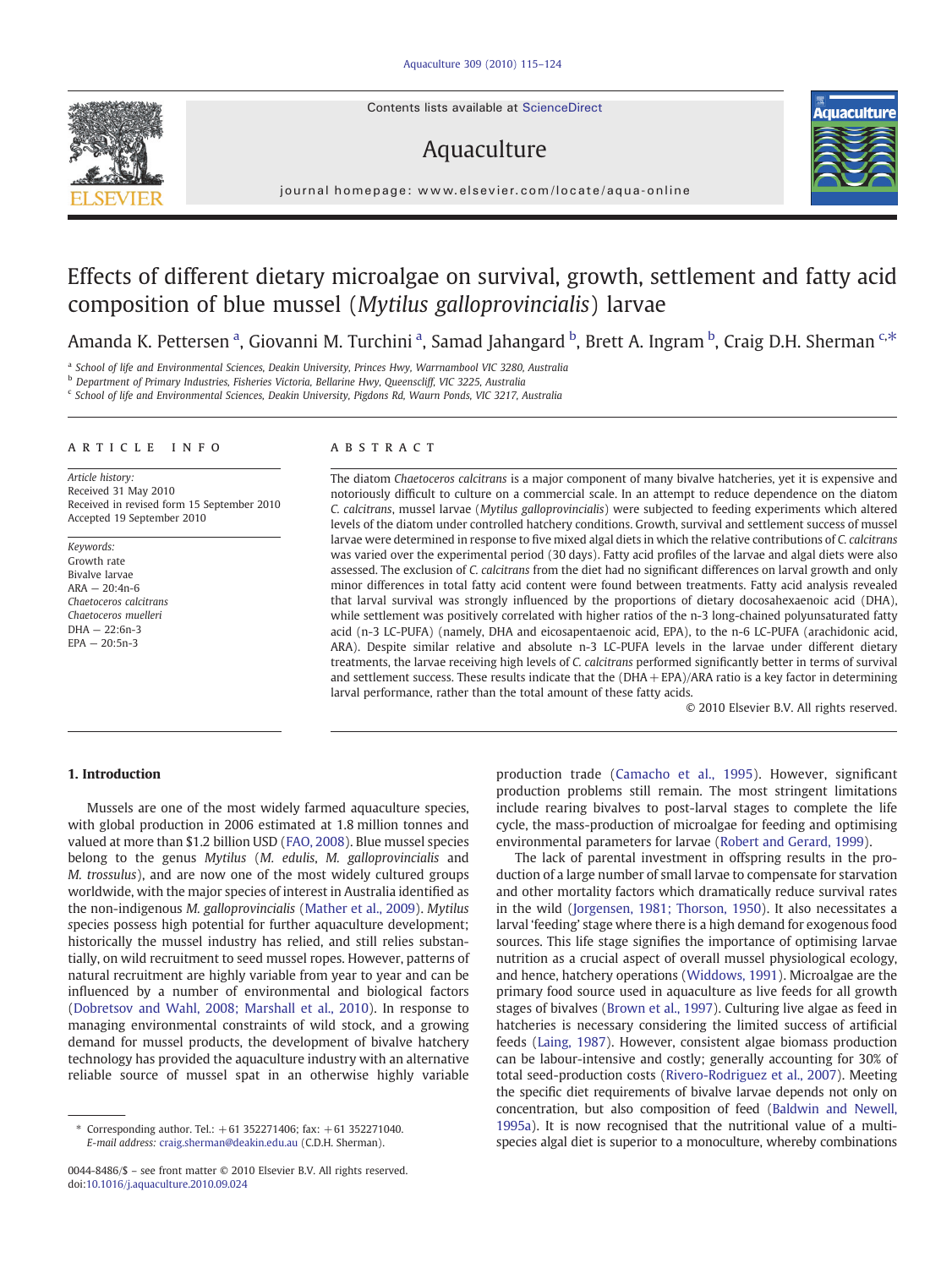of different algal species is thought to impart synergistic effects on mussel growth ([Galley et al., 2009; Stromgren and Cary, 1984; Walne,](#page-8-0) [1970\)](#page-8-0).

Feeding mixed diets of at least one type of flagellate and one type of diatom has been shown to produce optimal growth and development of bivalve larvae ([Galley et al., 2009; Laing, 1991;](#page-8-0) [Martinez-Fernandez and Southgate, 2007](#page-8-0)). Consistently commercially reliable species used in hatcheries worldwide typically include the flagellates: Isochrysis galbana and Pavlova lutheri; and the diatom Chaetoceros calcitrans; all of which have good nutritional properties as feed for many aquaculture organisms [\(Gouda et al., 2006; Smith and](#page-8-0) [Chanley, 1975](#page-8-0)). C. calcitrans is considered one of the most suitable strains of microalgae as feed for bivalve larvae ([Brown and Robert,](#page-8-0) [2002\)](#page-8-0), not only because of its biochemical composition, but also its small size, digestibility and absence of toxins. However, it has proven difficult to culture in sizeable quantities necessary for large scale hatchery operations, possibly as a result of light limitation ([Watson](#page-9-0) [et al., 2004\)](#page-9-0) and contamination [\(Laing, 1991](#page-9-0)), which subsequently compromises its suitability for commercial applications. Thus, it has been necessary for some mussel hatcheries to supplement C. calcitrans with other diatoms, such as Chaetoceros muelleri. However, research into the nutritional value of this species as a dependable source of microalgae feed for mussel larvae is lacking.

Lipid content and composition is a critical factor in larval development during early life stages and for settlement [\(Jonsson et al., 1999;](#page-9-0) [Levine and Sulkin, 1984](#page-9-0)). By investigating a range of larval health indicators in response to changes in microalgae feed, specific relationships between biochemical composition and larval health indicators can be detected. As with all other aquatic animals, lipids are the principal source of energy for bivalve larvae, and within the dietary lipid fraction, essential fatty acids (EFA) are paramount for growth and development [\(Marshall et al., 2010\)](#page-9-0). Normal aquatic larval growth and development necessitates three types of long-chained polyunsaturated fatty acids (LC-PUFA) in the diet; docosahexaenoic acid (DHA, 22:6n-3), eicosapentaenoic acid (EPA, 20:5n-3) and arachidonic acid (ARA, 20:4n-6) [\(Sargent et al., 1997](#page-9-0)). High dietary levels of DHA have been shown as necessary for larval neural development in marine fish, while EPA and ARA play crucial functions as the precursors of hormone-like eicosanoids, which serve important roles in a multitude of physiological functions [\(Tocher, 2003](#page-9-0)).

Despite their importance in larval development, little information is available on EFA requirements for bivalves, and in particular bivalve larvae ([Marshall et al., 2010\)](#page-9-0). It has been reported that in general mussel larvae possess limited fatty acid elongase and desaturase activity, thus suggesting that dietary LC-PUFA (namely EPA, DHA and ARA) certainly play a major role [\(Knauer and Southgate, 1999; Milke](#page-9-0) [et al., 2004; Ponis et al., 2006; Seguineau et al., 2005\)](#page-9-0). However, the actual relative importance and potential interactions of these fatty acids in mussel larvae nutrition is yet to be well established, and primarily based on speculative observations ([Knauer and Southgate,](#page-9-0) [1999\)](#page-9-0). So far it is generally understood, primarily in other aquatic larval species, that the balance between EFA has crucial effects on larval health ([Pernet and Tremblay, 2004](#page-9-0)). Eicosanoid production is a function of cellular levels of ARA, relative to EPA, and an imbalance between these LC-PUFA can be detrimental [\(Tocher, 2003](#page-9-0)). Nevertheless, there is paucity of information with respect to the required proportions of these LC-PUFA, specific for the diet of blue mussel larvae. Similarly, very little is known of the roles and possible interactions of other dietary fatty acid and fatty acid classes.

The present study determines the effect of different diets on the survival, growth, settlement and fatty acid composition of hatchery reared larvae of the blue mussel M. galloprovincialis. Analyses of algae and larvae tissue lipid composition are used to determine the relationship between fatty acids composition of the diets and larval performance. These findings provide crucial information on the nutritional requirements of hatchery reared M. galloprovincialis larvae and the optimisation of feeding practices that maximise larvae yield and minimise costs in aquaculture hatcheries.

# 2. Materials and methods

# 2.1. Spawning and larvae production

All experiments were carried out at the Department of Primary Industries mussel hatchery Queenscliff, (VIC, Australia). Samples of approximately 100 wild mussel broodstock (M. galloprovincialis) for each experiment were supplied by a local mussel farm, Werribee (VIC, Australia). Broodstock were grown from natural spatfall harvested from the same region and were spawned on the same day as collection. Two spawning runs were carried out during the experimental period, the first in July 2009 and the second in September, 2009.

Spawning was induced by increased water flow, light intensity, and thermal shock, attained by progressively increasing seawater temperature from 16 to 21°°C over approximately 1 h to trigger release of gametes. Males and females were identified at the time of gamete release and isolated into individual spawning chambers. Gametes from same sex individuals were then pooled (from approximately 50 males and 50 females) and sperm and egg concentration were assessed from several replicate counts made using a Beckman coulter counter which were then diluted to a sperm: egg ratio of 7:1 as per standard hatchery practices. Fertilisations were carried out in four replicate 20-l containers and eggs were rinsed with UV-treated, 1 μm filtered seawater approximately 30 min after sperm and eggs were mixed together. All developing embryos were transferred to 4000-l incubation tanks within 3 h, with observations made regularly to ensure that fertilisation progressed normally. Embryos were fed at 30 h, and collected onto 45 μm sieves at 48 h. Selective larval grading ensured only those larger than 60 μm (shell length) were kept for rearing purposes.

# 2.2. Rearing facilities

At day two, larvae were introduced into 25 2-l tanks at approximately 20 larvae·ml−<sup>1</sup> . Larval rearing involved a closed culture system with gently aerated UV-treated 1 μm filtered seawater maintained at approximately 16 °C and completely renewed every 2nd day over the duration of each experiment. Each feeding experiment (see details below) was carried out over a period of approximately 4–5 weeks (28 and 33 days, for [experiments 1 and 2](#page-3-0) respectively) with larvae fed twice per day. Larvae were reared from D-stage larvae (first larval stage) through to pediveliger (competent for settlement) during this experimental period. The second experiment also included settlement observations over a three day period.

### 2.3. Feeding experiments

Two separate feeding experiments were carried out during each of the spawning runs. For each feeding experiment five diets were compared, with five replicates per treatment. Microalgae used in the feeding experiments were cultured onsite with the initial culture purchased from a commercial supplier (CSIRO Collection of Living Microalgae Centre, TAS, Australia). Four species were cultured: I. galbana, P. lutheri, C. calcitrans and C. muelleri. All species were maintained in a series of 400-l bags (except for C. calcitrans which is difficult to culture on a large scale and was therefore grown in 20-l carboys). Cultures were grown in UV-treated, 1 μm filtered seawater with temperature kept at 16 °C and pH maintained at 8.0–8.2 using  $CO<sub>2</sub>$  bubbled into the culture and controlled by a pH probe.

A preliminary study ([experiment 1\)](#page-3-0) was undertaken to determine the optimum feed density provided to larvae throughout development and to validate that the experimental setup was comparable with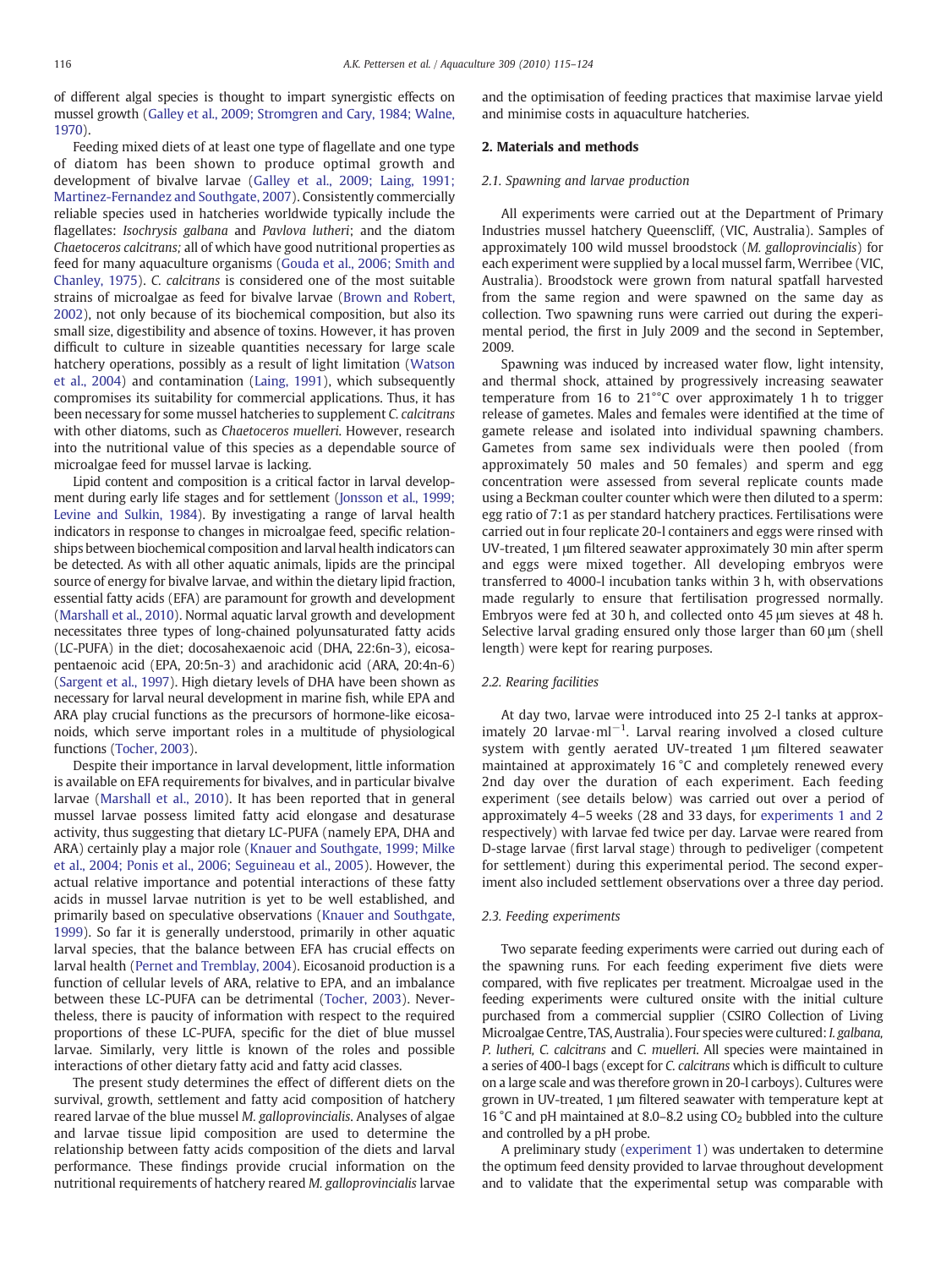<span id="page-2-0"></span>hatchery standards. The feeding experiment investigated five algae concentrations based on cell numbers of 0 cells ml<sup>-1</sup>, 7500 cells ml<sup>-1</sup>, 15,000 cells ml<sup>-1</sup>, 30,000 cells ml<sup>-1</sup> and 60,000 cells ml<sup>-1</sup>, with larvae reared in a closed system over 28 days. Larvae were fed a standard hatchery diet with the same algal composition consisting of 66% flagellates (I. galbana and P. lutheri) and 33% diatoms consisting of either C. calcitrans (fed throughout the entire larval development) or C. muelleri (fed only at night after day 14).

For [experiment 2,](#page-3-0) the algal cell concentration was standardised to 60,000 cells m $1^{-1}$  based on the results from [experiment 1.](#page-3-0) Larvae were fed five different diets which varied in diatom composition, with gradual sequential replacement of C. calcitrans by C. muelleri fed to the larvae over the experimental period (Fig. 1). The control diet was

based on standard hatchery protocol (treatment  $1 - T1$ ) and consisted of 66% combined I. galbana and P. lutheri and 33% C. calcitrans. After day 14, at night, C. calcitrans was replaced by C. muelleri. Treatment 2 (T2) comprised of an identical diet regime as the control group however, at day 21, C. calcitrans was replaced with C. muelleri only. Treatment 3 (T3) followed the same regime; however, C. muelleri replaced C. calcitrans completely after day 14. Treatment 4 (T4) diet altered the control regime from day 1 with larvae fed a combination of C. calcitrans (day) and C. muelleri (night) until day 14 where C. muelleri was fed exclusively. Treatment 5 (T5) feed regime involved the complete removal of C. calcitrans from the larval diet, with replacement by C. muelleri (day and night) over the entire 30 day experiment.



Fig. 1. Diet regimes of M. galloprovincialis larvae fed different compositions of diatoms; C. calcitrans, and C. muelleri. T1 = treatment 1(standard hatchery operations); T2 = treatment 2; T3 = treatment 3; T4 = treatment 4; and T5 = treatment 5.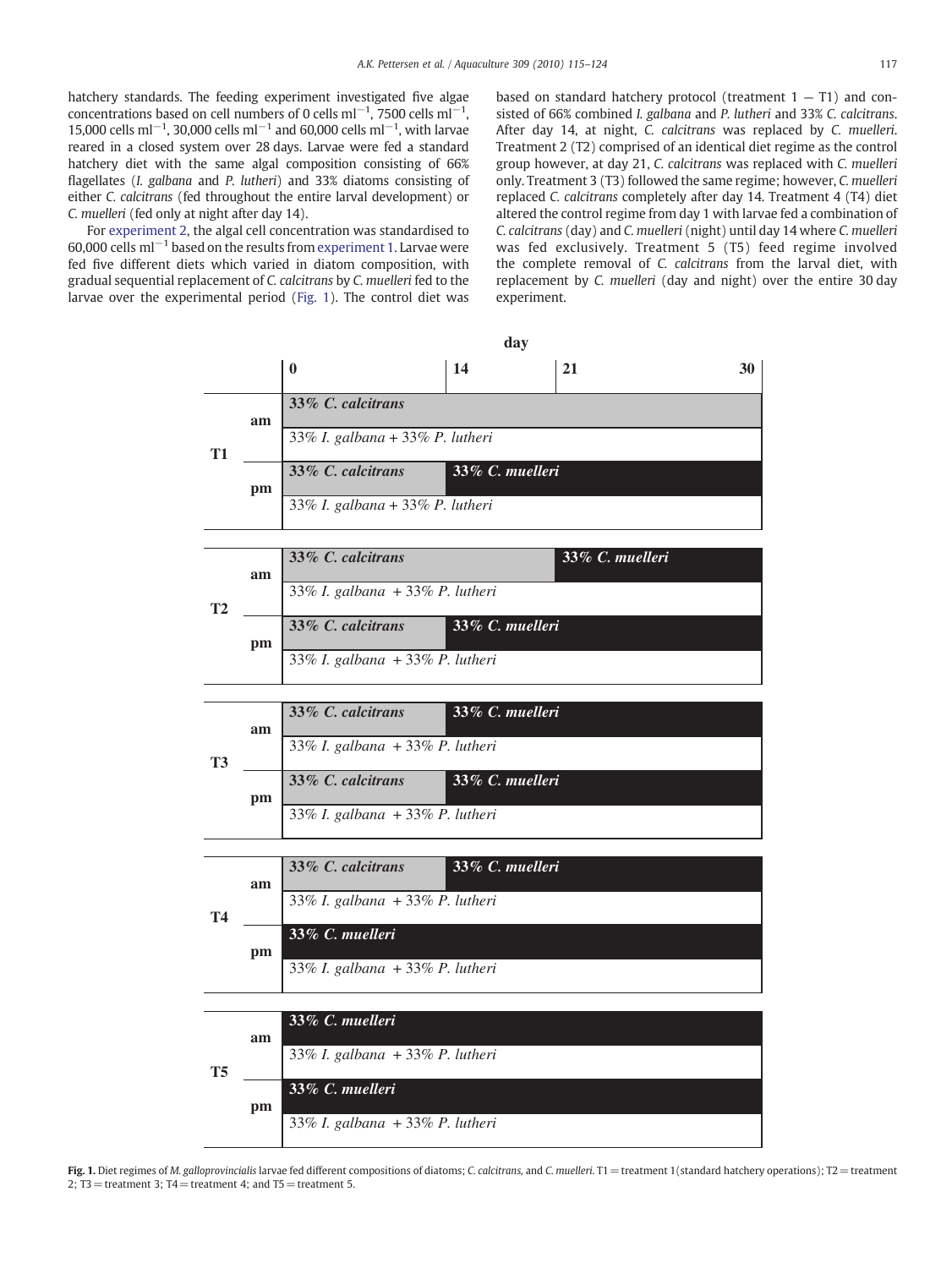<span id="page-3-0"></span>Hatchery production of bivalve larvae often utilise flow-through systems where fresh microalgae are continually renewed to maintain constant feed density [\(Helm et al., 2004](#page-9-0)). The experimental design used in this study was a closed system. However, to ensure that constant feed levels were maintained in the closed system, algal cell concentrations in each tank were measured using a Beckman Coulter Multisizer 3 to record residual cell levels, and to determine the amount of algae feed required twice daily. Residual algal counts were based on a single coulter counter count after extensive testing showed the coulter counter to have provided a very precise and accurate estimate of residual algal levels. The total amount of algal cells administered during the entire feeding experiment was then adjusted accordingly. As a result, algae supply was not a limiting factor. In addition, larval health response variables (see below) were routinely recorded such that larval condition in the closed system was analogous to that of hatchery standards. Seawater was changed and tanks cleaned with chlorine and sodium thiosulfate once every 2 days. Larvae were sieved using a 60 μm screen to ensure no undeveloped or dead larvae were screened out. When large amounts of fouling were observed (specifically tanks with high feed concentrations), a 500 μm screen was used to remove by-products.

# 2.4. Measures of growth, mortality and lipid content

Ten larvae from each replicate tank were sampled every second day to record shell length (antero-posterior axis parallel to the hinge). Photographs were taken under a compound microscope using a Marlin F-033 C to assess developmental stage and lipid content (as a visual lipid score). The visual lipid score involved microscopic observations of lipid globules within the larvae body to quantify lipids in individual larvae. This provided a visual representation of total body lipid. A rating from 0 (no lipid) to 3 (high amount of lipid) was assigned to each sample, based on the overall size and quantity of lipid globules present. The sum of all scores for each replicate was then pooled and each treatment was ranked in comparison to other treatments. A similar method was used by [Castell and Mann \(1994\)](#page-8-0) involving the quantification of lipid content (however, the use of lipid-specific fluorescent stain was not used in this study) to visually estimate the proportion of lipid content in oyster larvae.

At the end of each experiment, 20 larvae from each replicate were sampled to determine final shell length, lipid content (visual lipid score) and developmental stage. Larval mortality was estimated at the end of the experiments by sampling approximately 100 larvae and counting translucent shells (i.e. those shells containing no living tissue) through microscopic observations. Experiment 2 was extended to include settlement rates. Fifteen downweller containers were used to contain a pooled sample of approximately 100 larvae from each treatment (replicates combined). The downwellers were then placed in a 240-l tank with seawater kept at 16 °C and feeding density maintained at  $1.0 \times 10^5$  cells ml<sup>-1</sup>. Hoses were placed in each container to produce a water flow system and stimulate settlement onto the mesh substrates, as demonstrated by [Dobretsov and Wahl](#page-8-0) [\(2008\).](#page-8-0) Water was exchanged and the tank cleaned every 2 days. After 3 days, the larvae were collected and microscopic observations of attachment to the substrate recorded.

Relative and total fatty acid content was quantitatively determined through fatty acid analysis for both larvae and the algal feed. As samples of mussel larvae were too small to quantify total lipid gravimetrically, quantitative fatty acid analysis was used in addition to the visual lipid score to estimate total lipid. Samples of centrifuged algae and larvae were stored at −80 °C and freeze–dried before extraction. Lipid and fatty acid analysis preparation was performed as described by [Palmeri et al. \(2007\)](#page-9-0). Lipid extraction was carried out using dichloromethane–methanol (2:1 ratio) according to [Folch et al.](#page-8-0) [\(1957\),](#page-8-0) with chloroform substituted by dichloromethane, and fatty acids were esterified into methyl esters using the acid catalysed methylation method [\(Christie, 2003](#page-8-0)). The internal standard was 23:0 (Sigma-Aldrich, Inc., St. Louis, MO, USA) and fatty acid methyl esters were isolated and identified using a Shimadzu GC 17A (Shimadzu, Chiyoda-ku, Tokyo, Japan) equipped with an Omegawax 250 capillary column (30 m $\times$  0.25 mm internal diameter, 0.25  $\mu$ m film thickness, Supelco, Bellefonte, PA, USA), a flame ionisation detector (FID), a Shimadzu AOC-20i auto injector, and a split injection system (split ratio 50:1). The temperature program was 150–180 °C at 3 °C min<sup>-1</sup>, then from 180 to 250 °C at 2.5 °C min<sup>-1</sup> and held at 250 °C for 10 min. The carrier gas was helium at 1.0 ml min $^{-1}$ , at a constant flow. Each of the fatty acids was identified relative to known external standards. The resulting peaks were then corrected by the theoretical relative FID response factors and quantified relative to the internal standard.

# 2.5. Statistical analysis

Data was tested for assumptions of normality and homogeneity of variances, with the use of a normal probability plot and Levene's test, respectively. All data sets met the assumption of the parametric tests unless otherwise stated. In those cases where the data did not meet the assumptions of normality and equal variance, non-parametric tests were used to test for significant differences between treatment groups. All statistical tests were carried out with the use of statistical software package, Minitab® (V15).

A one-way analysis of variance (ANOVA) was used to test for significant differences between diets for each response variable (growth, mortality, eyespot, settlements and fatty acid composition). Where any significant differences were observed between treatments  $(p<0.05)$ , the effects of diet on the response variables were evaluated using a post-hoc Tukey's multiple comparison test. Statistical analysis of lipid ranked data (visual lipid score) was carried out using a nonparametric Kruskal–Wallis test for both experiments and its equivalent parametric test, a one-way ANOVA (when assumptions were met) as suggested by [Quinn and Keough \(2002\)](#page-9-0) to determine differences between means for days 20 to 30. Where significant differences existed, both Mann–Whitney–Wilcoxon and Tukey's pairwise comparison tests were performed, respectively. Regression analysis was used to determine the relationships between fatty acid composition of each algal diet and the final fatty acid composition of the larval tissue and larval fitness response variables in Experiment 2. Only those relationships that were significant ( $p<0.05$ ) are reported.

# 3. Results

# 3.1. Feeding experiment 1: algal feed density

Strong positive correlations were found between feed density and all response variables tested over the concentration range used [\(Table 1\)](#page-4-0). The highest algae cell density of 60,000 cells ml<sup>-1</sup> resulted in the greatest shell growth, survival, eyespot development and visual lipid score. Survival of larvae fed 60,000 cells ml−<sup>1</sup> was about 35.7% higher than the starved treatment group. The overall performance of larvae fed 60,000 cells ml<sup> $-1$ </sup> in the experimental setup was similar to that of previous data recorded in the commercial hatchery. Thus, the highest algal density feed was adopted for all subsequent feeding experiments.

### 3.2. Feeding experiment 2: algal feed composition

Larval mortality, visual lipid score and larval settlement varied significantly between treatments, however, no significant effects of diet treatment on either growth or development of eyespots were detected [\(Table 2\)](#page-4-0). The complete replacement of C. calcitrans with C. muelleri (T5) produced significantly higher mortality rates ( $F_{4,20} = 4.26$ ,  $P=0.012$ ) compared with diets that had progressively higher levels of C. calcitrans. A Tukey's pairwise comparison test indicated significant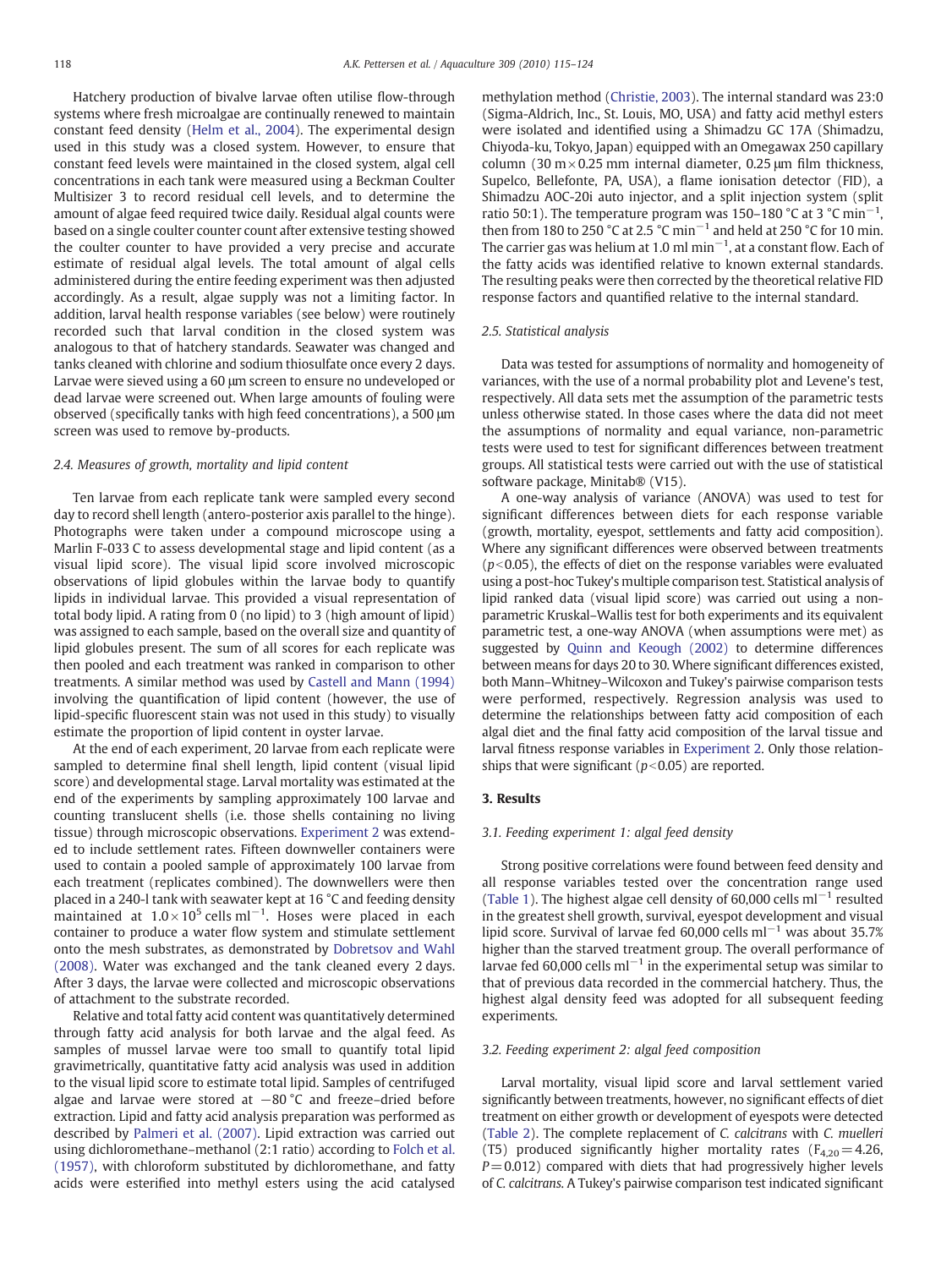#### <span id="page-4-0"></span>Table 1

Response variables tested (mean ± SEM) of M. galloprovincialis larvae fed diets of different feed density in [Experiment 1](#page-3-0).

| Feeding regimen (cells $ml^{-1}$ )    | n   | 0                      | 7500                           | 15.000                 | 30,000                 | 60,000                  |
|---------------------------------------|-----|------------------------|--------------------------------|------------------------|------------------------|-------------------------|
| Response variable (mean $\pm$ SE)     |     |                        |                                |                        |                        |                         |
| Growth as $\Delta$ in size ( $\mu$ m) | 20  | $15.43^{\circ} + 0.42$ | $66.93^{\rm b} + 2.76$         | $96.48^{\circ} + 3.14$ | $138.68^d + 5.23$      | $172.43^{\circ} + 1.32$ |
| Mortality %                           | 100 | $41.87^{\circ} + 6.62$ | $16.73^b + 1.01$               | $6.88^{\rm a} + 0.62$  | $8.37^{ab} + 0.84$     | $6.13^a + 0.37$         |
| Eyespot % day 28                      | 20  | $0.00^a + 0.00$        | $0.19^b + 0.12$                | $12.62^{\circ} + 0.10$ | $80.23^d + 1.81$       | $89.72^e + 1.09$        |
| Visual lipid score day 20             | 20  | $10.00^a + 0.00$       | $20.00^{b} + 0.00$             | $20.00^{b} + 0.00$     | $27.33^{\circ} + 0.88$ | $33.00^d + 0.58$        |
| Visual lipid score day 22             | 20  | $10.00^a + 0.00$       | $20.00^{b} + 0.00$             | $23.33^c + 0.33$       | $20.33^{b} + 0.33$     | $23.67^{\circ} + 0.67$  |
| Visual lipid score day 24             | 20  | $10.00^a + 0.00$       | $19.33^{\rm b} + 0.67$         | $27.00^{bc} + 1.53$    | $27.67^c + 1.86$       | $32.67^c + 2.91$        |
| Visual lipid score day 26             | 20  | $10.00^a + 0.00$       | $20.00^{\rm b} + 0.00^{\rm c}$ | $23.00^{\rm b} + 2.08$ | $28.33^{c} + 1.20$     | $36.00^d + 0.58$        |

Different letters in same row indicate significant differences (one-way ANOVA,  $\alpha$  = 0.05, a < b < c < d).

# Table 2

| Response variables tested (mean $\pm$ SEM) of <i>M. galloprovincialis</i> larvae fed diets of different feed composition in Experiment 2. |  |  |  |  |  |  |  |  |  |
|-------------------------------------------------------------------------------------------------------------------------------------------|--|--|--|--|--|--|--|--|--|
|-------------------------------------------------------------------------------------------------------------------------------------------|--|--|--|--|--|--|--|--|--|

| Feeding regimen                                                                                                          | Τ1                                                                                                                                            | T <sub>2</sub>                                                                                                         |                                                                                                                              | T4                                                                                                                 | T5                                                                                                                             |
|--------------------------------------------------------------------------------------------------------------------------|-----------------------------------------------------------------------------------------------------------------------------------------------|------------------------------------------------------------------------------------------------------------------------|------------------------------------------------------------------------------------------------------------------------------|--------------------------------------------------------------------------------------------------------------------|--------------------------------------------------------------------------------------------------------------------------------|
| Response variable (mean $\pm$ SE)                                                                                        |                                                                                                                                               |                                                                                                                        |                                                                                                                              |                                                                                                                    |                                                                                                                                |
| Growth (µm)<br>Mortality %<br>Eyespot % day 18<br>Visual lipid score day 20<br>Visual lipid score day 30<br>Settlement % | $181.85 + 2.78$<br>$2.07^a + 0.27$<br>$56.00 + 5.10$<br>$30.00^{\rm b} + 1.00^{\rm c}$<br>$37.33^b + 0.88$<br>$39.00^{\rm b} + 15.40^{\rm c}$ | $181.00 + 7.44$<br>$3.06^a + 0.61$<br>$46.00 + 12.50$<br>$30.33^{b} + 0.88$<br>$33.00^a + 1.53$<br>$17.84^{ab} + 3.11$ | $186.25 + 2.23$<br>$5.94^{ab} + 3.06$<br>$50.00 + 7.07$<br>$28.67^{\rm b} + 0.88$<br>$32.33^a + 0.33$<br>$21.55^{ab} + 5.22$ | $188.95 + 0.96$<br>$3.30^a + 1.00$<br>$58.00 + 4.90$<br>$27.67^{ab} + 1.20$<br>$32.00^a + 0.58$<br>$7.52^a + 1.96$ | $193.55 + 1.63$<br>$12.35^{\rm b} + 3.40^{\rm c}$<br>$62.00 + 9.70$<br>$23.33^a + 0.88$<br>$31.00^a + 0.58$<br>$5.22^a + 1.47$ |

Different letters in same row indicate significant differences (one-way ANOVA,  $\alpha = 0.05$ , a<b < c < d). Refer to [Fig. 1](#page-2-0) for treatment descriptions.

differences between T1, T2, T4 and T5 ( $P<0.05$ ). Visual lipid score was highest for the diet with C. calcitrans fed throughout the entire experiment (T1) and lowest for the diet with no C. calcitrans at both day 20 ( $F_{4,14} = 8.31$ ,  $P = 0.003$ ) and day 30 ( $F_{4,14} = 7.76$ ,  $P = 0.004$ ) of larval development. Settlement was also positively affected by diets high in C. calcitrans. Settlement success was significantly higher in those treatments fed C. calcitrans for a longer duration of the experiment  $(F_{4,20} = 4.44, P = 0.025)$ . A post-hoc pairwise comparison test indicated T1 (39.0 $\pm$ 15.4) had higher settlement rates than T4 and T5, 7.52 $\pm$ 1.96 and  $5.22 \pm 1.47$ , respectively (Tukey's test,  $P<0.05$ ).

The total algae administered (number of algae cells per larvae) over the entire experimental period are reported in Table 3. As expected, no differences were recorded for the total amount of algae and for the two flagellates (P. lutheri and I. galbana) provided to mussel larvae during the entire experiment. However, the amounts of C. calcitrans were progressively reduced from T1 to T5, and accordingly replaced by C. muelleri, as per the designed experimental protocol.

# 3.3. Fatty acid composition of algae

A total of 32 fatty acids were isolated and identified in the four algae species tested with significant differences in lipid content and fatty acid make-up detected between species [\(Table 4\)](#page-5-0). Flagellates (P. lutheri and I. galbana) showed significantly higher overall total lipid content and total fatty acid (mg/g algae dry weight), while total fatty acid per g of lipid (mg/g lipid) was higher in diatoms (C. muelleri and C.calcitrans). However, no major variations in major fatty acid classes were observed [\(Table 4\)](#page-5-0). Polyunsaturated fatty acids (PUFA) comprised most of the fatty acids found in the algae  $(-36%)$ followed by saturated fatty acids (SFA) and monounsaturated fatty acids (MUFA), (~35% and ~28%, respectively). Within the long chain polyunsaturated fatty acid (LC-PUFA) class, ARA (20:4n-6), EPA (20:5n-3) and DHA (22:6n-3) all showed variation in each of the algae species, both % wet weight total fatty acid and as nanogram per algal cell. There was a significant difference in ARA with higher proportions noted in C. muelleri (5.68%), however, quantitatively per algal cell, C. calcitrans showed significantly higher levels (164 ng). P. lutheri and C. calcitrans also displayed relatively high amounts of EPA as proportions and as per algal cell than the other species, while DHA showed higher levels in the flagellates, P. lutheri and I. galbana for both percentages of wet weight and per algal cell, than the diatoms C. calcitrans and C. muelleri.

# 3.4. Fatty acid composition of larvae

No overall significant differences in either total fatty acid (mg/g of larvae dry weight) or major classes of fatty acids in larvae were detected, irrespective of diet, with only significant differences noted for 18:0, 20:4n-6 (ARA) and 22:4n-6 [\(Table 5\)](#page-6-0). The major SFA identified in the larvae were 16:0 which constituted approximately 17% of all fatty acids across treatments (no significant differences;  $P > 0.05$ ), followed by 14:0 and 18:0. The latter (18:0) showed significant differences between treatments ( $F_{4,20}$  = 3.57,  $P$  = 0.024) where T5 had larger amounts of the SFA, 18:0, than T1. Overall SFA contributed  $30.37\% \pm 0.32$  of total larvae fatty acids. A one-way

|--|--|--|

Total algae administered (algal cells per larvae) over the experimental period.

| Feeding regimen                                           | T1                     | T <sub>2</sub>         | T3                             | T <sub>4</sub>         | T <sub>5</sub>    |
|-----------------------------------------------------------|------------------------|------------------------|--------------------------------|------------------------|-------------------|
| Total algae cells administered per larvae (mean $\pm$ SE) |                        |                        |                                |                        |                   |
| I. galbana                                                | $1328.7 + 53.9$        | $1234 + 105$           | $1261.6 + 63.1$                | $1417.6 + 58.5$        | $1446.2 + 48.7$   |
| P. lutheri                                                | $1328.7 + 53.9$        | $1234 + 105$           | $1261.6 + 63.1$                | $1417.6 + 58.5$        | $1446.2 + 48.7$   |
| C. calcitrans                                             | $894.5^{\rm d} + 37.6$ | $563.7^{\circ} + 55.5$ | $384.5^{\rm b} + 29.0^{\rm c}$ | $249.5^{\rm b} + 26.7$ | $0.0^a + 0.0$     |
| C. muelleri                                               | $434.2^a + 17.1$       | $669.9^{\rm b} + 50.7$ | $877.0^{\circ} + 50.3$         | $1168.1^d + 32.2$      | $1446.2^e + 48.7$ |

Different letters in same row indicate significant differences (one-way ANOVA,  $\alpha = 0.05$ , a < b < c < d).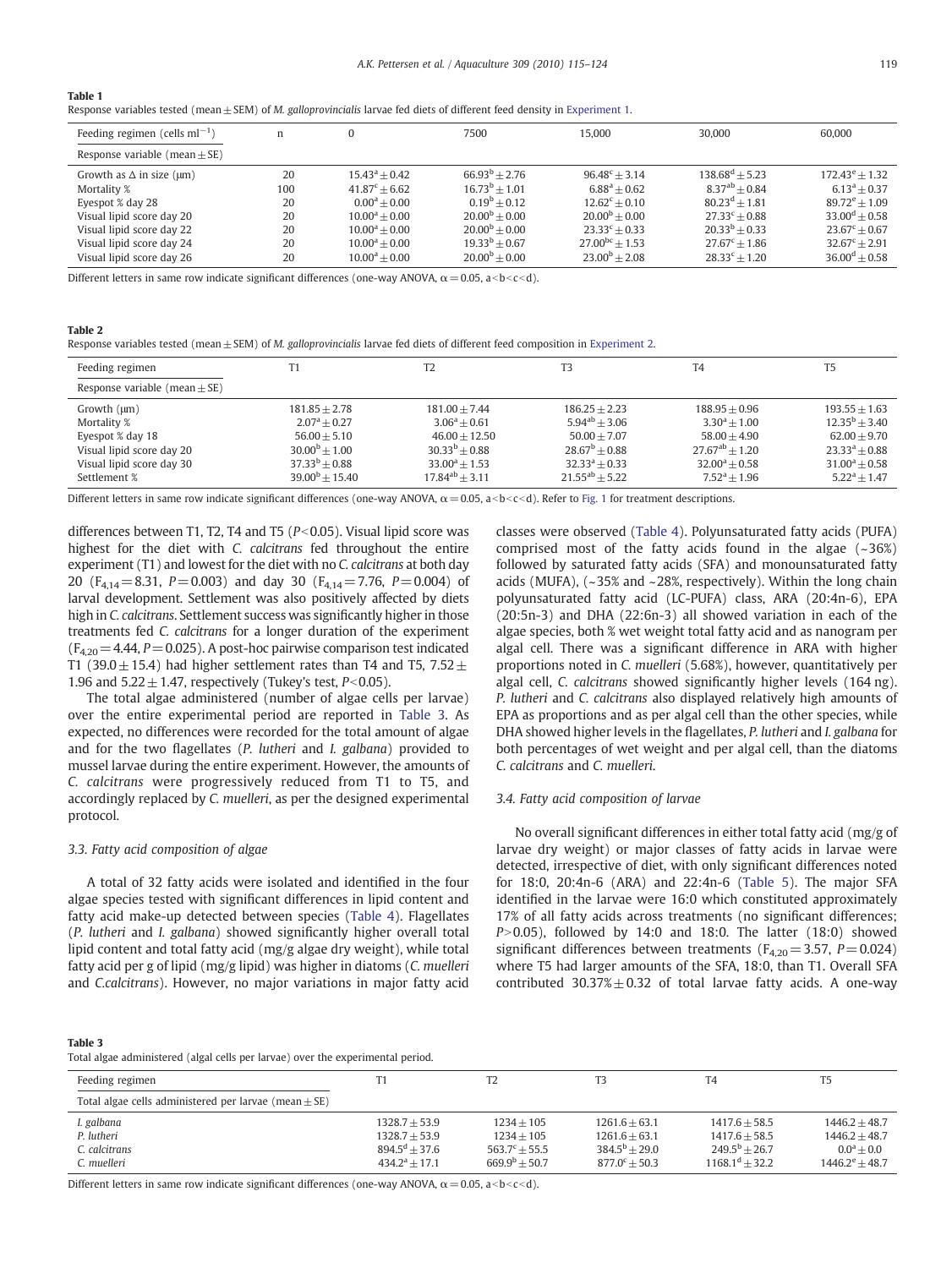<span id="page-5-0"></span>Table 4 Fatty acid profile of microalgae used in [Experiment 2](#page-3-0). Values expressed as % w/w of total fatty acid of algae (ng/cell).

|                          | P. lutheri  | I. galbana   | C. calcitrans | C. muelleri |
|--------------------------|-------------|--------------|---------------|-------------|
| 8:0                      | 0.19(5)     | 0.14(16)     | 0.09(6)       | 0.24(3)     |
| 10:0                     | 0.34(9)     | 0.19(21)     | 0.23(15)      | 0.29(4)     |
| 12:0                     | 0.06(1)     | 0.06(7)      | 0.10(6)       | 0.07(1)     |
| 14:0                     | 12.84 (332) | 22.28 (2467) | 22.16 (1490)  | 15.74 (195) |
| $14:1n-5$                | 0.34(9)     | 0.19(22)     | 0.22(15)      | 0.32(4)     |
| 15:0                     | 0.28(7)     | 0.40(44)     | 0.53(36)      | 0.81(10)    |
| 16:0                     | 13.51 (350) | 13.92 (1542) | 16.35 (1099)  | 15.73 (195) |
| $16:1n-7$                | 12.78 (331) | 4.33 (480)   | 28.20 (1896)  | 39.28 (486) |
| $16:2n-4$                | 1.36(35)    | 0.39(44)     | 3.94(265)     | 1.46(18)    |
| $16:3n-4$                | 0.69(18)    | 0.20(22)     | 0.32(22)      | 0.08(1)     |
| $16:3n-3$                | 0.20(5)     | 0.25(27)     | 0.48(32)      | 0.11(1)     |
| 18:0                     | 0.43(11)    | 0.60(67)     | 0.53(36)      | 1.49(18)    |
| $18:1n-9$                | 0.78(20)    | 18.39 (2037) | 1.24(84)      | 0.69(9)     |
| $18:1n-7$                | 1.83(47)    | 1.74 (192)   | 0.55(37)      | 0.51(6)     |
| $18:2n-6$                | 0.51(13)    | 6.59(730)    | 0.50(34)      | 0.61(7)     |
| $18:3n-6$                | 0.33(8)     | 0.45(49)     | 0.21(14)      | 0.91(11)    |
| $18:3n-4$                | 0.21(5)     | 0.07(8)      | 0.04(2)       | TR(0)       |
| $18:3n-3$                | 1.07(28)    | 5.09 (564)   | 0.53(36)      | 0.28(3)     |
| $18:4n-3$                | 7.07 (183)  | 9.08 (1006)  | 0.52(35)      | 0.41(5)     |
| 20:0                     | TR(0)       | 0.33(37)     | TR(0)         | 0.15(2)     |
| 20:1                     | TR(0)       | 0.31(34)     | 0.08(6)       | 0.04(0)     |
| $20:2n-6$                | 0.06(2)     | 0.10(11)     | 0.05(4)       | 0.05(1)     |
| 20:4n-6 (ARA)            | 0.43(11)    | 0.19(21)     | 2.44 (164)    | 5.68 (70)   |
| $20:4n-3$                | 0.04(1)     | 0.05(5)      | 0.06(4)       | 0.04(1)     |
| 20:5n-3 (EPA)            | 33.22 (860) | 0.62(69)     | 17.41 (1171)  | 12.95 (160) |
| 22:0                     | 0.09(2)     | 0.40(44)     | 0.37(25)      | 0.22(3)     |
| 22:1                     | 0.12(3)     | 0.27(30)     | 0.09(6)       | TR(0)       |
| $22:2n-6$                | TR(0)       | 0.03(3)      | TR(0)         | TR(0)       |
| 22:4n-6                  | 0.61(16)    | 1.69 (187)   | 0.84(56)      | 0.06(1)     |
| $22:5n-3$                | 0.04(1)     | 0.04(4)      | 0.07(5)       | 0.04(0)     |
| 24:0                     | 0.08(2)     | 0.14(16)     | 0.27(18)      | 0.49(6)     |
| 22:6n-3 (DHA)            | 10.50 (272) | 11.48 (1272) | 1.58 (106)    | 1.25(15)    |
| <b>SFA</b>               | 27.80       | 38.46        | 40.63         | 35.23       |
| <b>MUFA</b>              | 15.86       | 25.23        | 30.39         | 40.84       |
| <b>PUFA</b>              | 56.34       | 36.31        | 28.98         | 23.93       |
| n-6 PUFA                 | 1.94        | 9.04         | 4.04          | 7.31        |
| n-3 PUFA                 | 52.14       | 26.60        | 20.64         | 15.08       |
| n-6 LC-PUFA              | 1.11        | 2.01         | 3.33          | 5.79        |
| n-3 LC-PUFA              | 43.80       | 12.19        | 19.11         | 14.28       |
| Lipid % (on dry weight)  | 21.47       | 21.12        | 15.30         | 18.47       |
| Total FA (mg/g of lipid) | 405.98      | 513.10       | 587.70        | 592.50      |
| Total FA (mg/g of        | 87.20       | 108.20       | 89.82         | 109.57      |
| algae dry weight)        |             |              |               |             |

SFA: saturated fatty acids; MUFA: monounsaturated fatty acids; PUFA: polyunsaturated fatty acids and LC-PUFA: long chain polyunsaturated fatty acids.  $TR =$  trace amounts.

ANOVA also revealed that the variability of the MUFA between treatments was low ( $p > 0.05$ ). MUFA constituted 30.86% $\pm$  1.11, with C16:1n-7 comprising approximately 16% of all fatty acids. PUFA were the most abundant source of fatty acids in the mussel larvae, constituting  $38.78\% \pm 0.69$ . No significant differences were noted for n-6 LC-PUFA. However, ARA showed considerable variability with higher levels in T2, T3, T4 than T1 ( $F_{4,20} = 9.20$ ,  $P < 0.0001$ ). Similarly, 22:4n-6 was significantly affected by treatment. No significant differences were noted for n-3 LC-PUFA, and EPA and DHA composed approximately of 10% and 9% of fatty acids, respectively. T1 was found to have the lowest content of ARA, yet conversely, also the highest content of DHA, yet no variabilities of significance were detected  $(p>0.05)$ . One-way ANOVA also showed variation in 22:4n-6 between feeding regimes with considerably higher levels in T2 than T5 ( $F_{4,20}$  = 3.16,  $P = 0.036$ ).

Despite the relatively limited amounts of significantly different results observed in the larvae body fatty acid composition, several interesting trends of fatty acid and fatty acid classes of the larvae were observed in relation to the diet treatment. In fact, all possible correlations and linear relationships amongst the individual fatty or fatty acid class measured in the body of larvae under the different treatments and the actual total amount of that fatty acid or fatty acid class administered during the entire experiment were compared. Almost no relationships between the total fatty acid administered via the combination of the four algae and the fatty acid composition of larvae were observed, whilst strong relationships between the fatty acid derived from the two diatoms, C. calcitrans and C. muelleri were noted. For example, coefficient of determination  $(R^2)$  values higher than 0.5 were found for: SFA, MUFA, 20:4n-6, 22:4n-6, 22:6n-3 and n-3 LC-PUFA from C. calcitrans, and SFA, 20:4n-6, 22:4n-6 and 22:6n-3 provided from C. muelleri. Only SFA provided in algae of P. lutheri and I. galbana was detected as significantly related to that found in the larvae tissue.

#### 3.5. Role of fatty acid composition on mortality and settlement

Regression analysis revealed significant relationships between levels of the n-3 and n-6 LC-PUFA (specifically, EPA, DHA and ARA) in the larvae tissue and some response variables tested. In particular, DHA content had a strong positive relationship with survival of mussel larvae. Approximately 97% of the variation in mortality at the end of the 30 day experiment was explained by differences in the amount of DHA in the body ( $R^2 = 0.97$ ,  $F_{1,3} = 107.74$ ,  $P = 0.002$ ) [\(Fig. 2\)](#page-7-0). Higher mortality was observed in treatments rich in C. muelleri (and hence, deficient in C. calcitrans), and consequent modification of DHA content of larvae. Additionally, significant relationships between larval SFA and MUFA contents and mortalities were detected [\(Fig. 2\)](#page-7-0), where an increase in SFA was closely correlated with decreased mortality ( $R^2$  = 0.86, F<sub>1.3</sub> = 18.5, P = 0.023), while an inverse relationship was detected for MUFA ( $R^2$  = 0.91,  $F_{1,3}$  = 32.5,  $P = 0.011$ ).

The balance between n-3 and n-6 LC-PUFA in the larvae tissue also proved important for viability. Larvae with higher EFA ratios of (EPA+DHA)/ARA showed a significant capability for increased settlement rate, where 80% of the variation between treatments was explained by the EFA ratio in the larval tissue ( $R^2$  = 0.80, F<sub>1,3</sub> = 12,14,  $P=0.040$ ) [\(Fig. 3](#page-7-0)). Algae composition affected larval competency such that diets low in C. calcitrans showed a marked decrease in combined EPA and DHA, and thus, only approximately 5% settlement was observed at day 33.

### 4. Discussion

Achieving optimal algal composition for bivalve feed which produces favourable traits has been the aim of extensive nutritional studies for many aquaculture species [\(Brown and Robert, 2002;](#page-8-0) [Gouda et al., 2006; Leonardos and Lucas, 2000a\)](#page-8-0). However, the often unreliable and time consuming production of microalgae is presently a major issue in bivalve hatcheries ([Robert and Gerard, 1999](#page-9-0)). Experiments performed in this study were carried out to improve hatchery efficiency by evaluating the nutritional importance of C. calcitrans, the culture of which has proven to be a negative impact on overall hatchery efficiency and management costs. This study clearly shows that the algal composition of the diet can significantly affect the performance of hatchery reared blue mussel larvae. The removal of C. calcitrans from the diet significantly increased mortality and lowered settlement success, however no differences in growth or total fatty acid content between the diets was observed. The analysis of larval fatty acid composition revealed that the absence of C. calcitrans in the diet was detrimental to larval health, especially since EFA ratios within the larvae tissue are closely related to mortality rates and settlement success, both of which are crucial to producing market product adult mussels, and hence, of central importance to hatchery operations.

The fatty acid profiles of cultured microalgae were comparable to those previously reported [\(Brown et al., 1997; Leonardos and Lucas,](#page-8-0) [2000b; Volkman et al., 1989\)](#page-8-0), however, biochemical composition has been shown to vary considerably, depending on culture conditions [\(Thompson et al., 1996](#page-9-0)). Unexpectedly, fatty acid analysis revealed no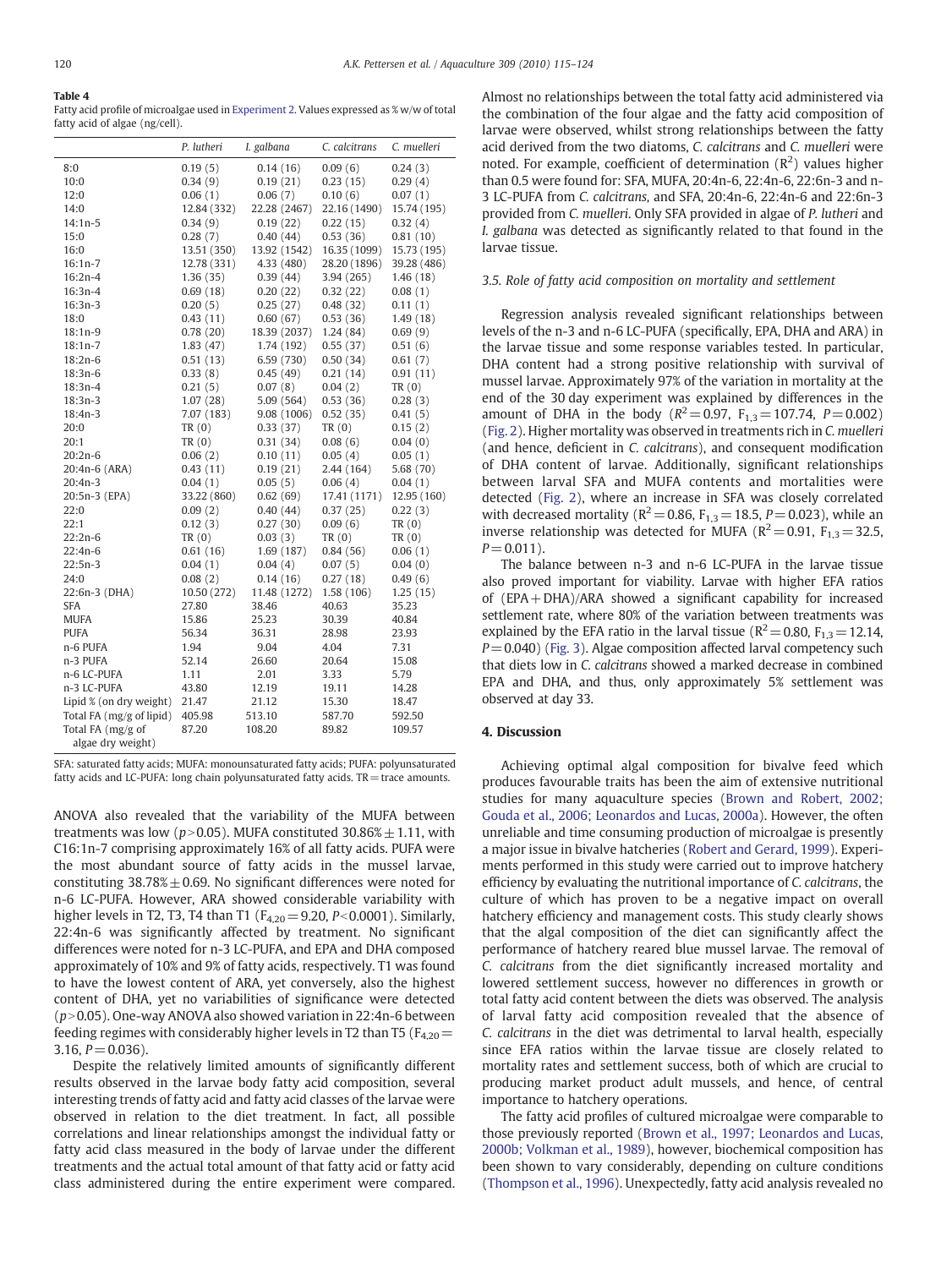<span id="page-6-0"></span>Table 5

Fatty acid profile (% w/w of total fatty acid) (mean ± SEM) of Mytilus galloprovincialis larvae fed the five different feeding regimes.

|                                      | T <sub>1</sub>                | T <sub>2</sub>                | T <sub>3</sub>          | T <sub>4</sub>                | T <sub>5</sub>          |
|--------------------------------------|-------------------------------|-------------------------------|-------------------------|-------------------------------|-------------------------|
| 8:0                                  | $0.03 \pm 0.03$               | $0.22 \pm 0.07$               | $0.06 \pm 0.06$         | $0.11 \pm 0.07$               | $0.21 \pm 0.09$         |
| 10:0                                 | $0.89 \pm 0.11$               | $0.90 \pm 0.09$               | $0.71 \pm 0.06$         | $0.80 \pm 0.04$               | $0.99 \pm 0.06$         |
| 12:0                                 | $0.03 + 0.03$                 | $0.03 \pm 0.03$               | $0.03 \pm 0.03$         | $0.05 + 0.03$                 | $0.03 + 0.03$           |
| 14:0                                 | $6.93 \pm 1.54$               | $6.80 \pm 0.56$               | $7.11 \pm 0.15$         | $6.76 \pm 0.13$               | $4.62 \pm 1.69$         |
| $14:1n-5$                            | $0.03 \pm 0.03$               | $0.12 \pm 0.07$               | $0.04 \pm 0.04$         | $0.08 \pm 0.04$               | $0.04 \pm 0.04$         |
| 15:0                                 | $0.50 \pm 0.06$               | $0.32 \pm 0.10$               | $0.55 \pm 0.11$         | $0.40 \pm 0.08$               | $0.48 \pm 0.06$         |
| 16:0                                 | $17.70 \pm 0.52$              | $17.11 \pm 0.19$              | $16.20 \pm 0.33$        | $16.98 \pm 0.28$              | $17.11 \pm 0.48$        |
| $16:1n-7$                            | $15.58 \pm 0.44$              | $15.76 \pm 0.58$              | $16.55 \pm 0.68$        | $15.83 \pm 0.49$              | $18.52 \pm 1.22$        |
| $16:2n-4$                            | $0.59 \pm 0.20$               | $0.66 \pm 0.13$               | $0.70 \pm 0.11$         | $0.37 \pm 0.15$               | $0.86 \pm 0.12$         |
| $16:3n-4$                            | $0.58 \pm 0.16$               | $0.30 \pm 0.14$               | $0.49 \pm 0.07$         | $0.30 \pm 0.13$               | $0.53 \pm 0.19$         |
| $16:3n-3$                            | $8.20 \pm 0.58$               | $7.95 \pm 0.26$               | $7.76 \pm 0.58$         | $8.66 \pm 0.40$               | $7.38 \pm 0.72$         |
| 18:0                                 | $3.92 \pm 0.12$ <sup>a</sup>  | $4.72 \pm 0.28$ <sup>ab</sup> | $4.81 \pm 0.14^{ab}$    | $4.39 \pm 0.17$ <sup>ab</sup> | $4.92 \pm 0.30^{\rm b}$ |
| $18:1n-9$                            | $5.33 \pm 0.19$               | $6.45 \pm 0.23$               | $5.19 \pm 0.35$         | $5.45 \pm 0.58$               | $5.66 \pm 0.83$         |
| $18:1n-7$                            | $3.77 \pm 0.08$               | $3.84 \pm 0.18$               | $4.09 \pm 0.23$         | $3.96 \pm 0.21$               | $4.29 \pm 0.31$         |
| $18:2n-6$                            | $2.77 \pm 0.15$               | $2.49 \pm 0.18$               | $2.56 \pm 0.12$         | $2.76 \pm 0.15$               | $2.56 \pm 0.14$         |
| $18:3n-6$                            | $0.15 \pm 0.11$               | $0.19 \pm 0.08$               | $0.10 \pm 0.07$         | $0.16 \pm 0.08$               | $0.32 \pm 0.13$         |
| $18:3n-4$                            | $0.04 \pm 0.03$               | $0.10 \pm 0.07$               | $0.16 \pm 0.12$         | $0.13 \pm 0.07$               | $0.06 \pm 0.06$         |
| $18:3n-3$                            | $1.44 \pm 0.07$               | $1.28 \pm 0.15$               | $1.55 \pm 0.18$         | $1.23 \pm 0.32$               | $1.41 \pm 0.10$         |
| $18:4n-3$                            | $2.03 \pm 0.10$               | $1.62 \pm 0.27$               | $1.71 \pm 0.11$         | $1.80 \pm 0.15$               | $2.10 \pm 0.22$         |
| 20:0                                 | $0.80 \pm 0.21$               | $0.73 \pm 0.36$               | $0.90 \pm 0.06$         | $0.55 \pm 0.21$               | $0.72 \pm 0.29$         |
| 20:1                                 | $2.92 \pm 0.27$               | $2.87 \pm 0.47$               | $2.95 \pm 0.33$         | $2.91 \pm 0.14$               | $2.60 \pm 0.23$         |
| $20:2n-6$                            | $0.10 \pm 0.04$               | $0.11\pm0.07$                 | $0.07 \pm 0.03$         | $0.07 \pm 0.04$               | $0.04 \pm 0.04$         |
| 20:4n-6 (ARA)                        | $2.38 \pm 0.17$ <sup>a</sup>  | $3.60 \pm 0.33^b$             | $3.77 \pm 0.21^{\rm b}$ | $4.14 \pm 0.15^{\rm b}$       | $3.85 \pm 0.22^{\rm b}$ |
| $20:4n-3$                            | $0.05 \pm 0.03$               | $0.03 \pm 0.03$               | $0.07 \pm 0.03$         | $0.06 \pm 0.04$               | $0.03 \pm 0.03$         |
| 20:5n-3 (EPA)                        | $10.36 \pm 0.25$              | $9.38 \pm 0.29$               | $9.38 \pm 0.25$         | $9.68 \pm 0.27$               | $10.08 \pm 0.30$        |
| 22:0                                 | $0.02 \pm 0.02$               | $0.02 \pm 0.02$               | $0.02 \pm 0.02$         | $0.07 \pm 0.03$               | $0.06 \pm 0.03$         |
| 22:1                                 | $2.13 \pm 0.55$               | $1.60 \pm 0.70$               | $2.50 \pm 0.24$         | $1.80 \pm 0.67$               | $1.41 \pm 0.56$         |
| $22:2n-6$                            | $0.09 \pm 0.04$               | $0.05 \pm 0.03$               | $0.09 \pm 0.04$         | $0.11 \pm 0.07$               | $0.04 \pm 0.04$         |
| $22:4n-6$                            | $1.30 \pm 0.21$ <sup>ab</sup> | $1.51 \pm 0.25^{\rm b}$       | $0.94 \pm 0.04^{ab}$    | $1.10 \pm 0.12^{ab}$          | $0.72 \pm 0.16^a$       |
| $22:5n-3$                            | $0.12 \pm 0.04$               | $0.35 \pm 0.14$               | $0.23 \pm 0.10$         | $0.27 \pm 0.03$               | $0.22 \pm 0.06$         |
| 24:0                                 | $0.14 \pm 0.05$               | $0.08 \pm 0.03$               | $0.11 \pm 0.03$         | $0.15 \pm 0.07$               | $0.09 \pm 0.07$         |
| 22:6n-3 (DHA)                        | $9.08 \pm 0.31$               | $8.81 \pm 0.13$               | $8.62 \pm 0.20$         | $8.89 \pm 0.15$               | $8.06 + 0.33$           |
| <b>SFA</b>                           | $30.95 \pm 2.51$              | $30.92 \pm 2.44$              | $30.49 \pm 2.33$        | $30.26 \pm 2.41$              | $29.22 + 2.38$          |
| <b>MUFA</b>                          | $29.76 \pm 2.46$              | $30.65 \pm 2.52$              | $31.33 \pm 2.39$        | $30.02 \pm 2.51$              | $32.52 \pm 3.01$        |
| <b>PUFA</b>                          | $39.28 \pm 1.56$              | $38.43 \pm 1.47$              | $38.18 \pm 1.46$        | $39.72 \pm 1.55$              | $38.26 \pm 1.46$        |
| n-6 PUFA                             | $6.79 \pm 0.54$               | $7.95 \pm 0.66$               | $7.52 \pm 0.70$         | $8.34 \pm 0.76$               | $7.52 \pm 0.71$         |
| n-3 PUFA                             | $31.28 \pm 2.03$              | $29.42 \pm 1.91$              | $29.31 \pm 1.87$        | $30.57 \pm 1.99$              | $29.29 + 1.87$          |
| n-6 LC-PUFA                          | $3.87 \pm 0.49$               | $5.27 \pm 0.74$               | $4.87 \pm 0.78$         | $5.42 \pm 0.86$               | $4.65 \pm 0.81$         |
| n-3 LC-PUFA                          | $19.61 \pm 2.50$              | $18.57 \pm 2.30$              | $18.30 \pm 2.29$        | $18.89 \pm 2.36$              | $18.39 \pm 2.34$        |
| Total FA (mg/g of larvae dry weight) | $30.62 \pm 1.50$              | $31.05 \pm 1.32$              | $30.16 \pm 1.58$        | $27.48 \pm 0.55$              | $34.45 \pm 3.16$        |

SFA: saturated fatty acids; MUFA: monounsaturated fatty acids; PUFA: polyunsaturated fatty acids and LC-PUFA: long chain polyunsaturated fatty acids. Different letters in same row indicate significant differences (one-way ANOVA,  $\alpha$  = 0.05, a < b < c < d), n = 5.

variation in overall total fatty acid content of the mussel larvae, despite the visual lipid score revealing significant differences. The visual scoring of lipid content was highly variable and somewhat subjective and thus caution should be used in the interpretation of such data. Further validation of this technique is required to determine if it reflects real differences in lipid content in larvae. Nevertheless, relative individual fatty acids of the larvae differed significantly between treatments, and are likely to reflect the fatty acid composition of the algae species being preferentially consumed [\(Budge et al., 2001; Rouillon and Navarro, 2003](#page-8-0)). As such, the predominant influence of diatoms on fatty acid composition of the larvae tissue clearly suggests the existence of selective utilisation of C. calcitrans, followed by C. muelleri. In contrast, the fatty acid composition of I. galbana and P. lutheri appear to make little contribution towards the final larval body composition (low  $\mathbb{R}^2$ ) values), which suggests that flagellates are not actively consumed, at least when diatoms are also provided, under these experimental conditions. This conclusion is consistent with a previous report on M. edulis adults where diatoms were selectively digested in the gut compared with flagellates ([Rouillon and Navarro, 2003](#page-9-0)).

According to [Chuecas and Riley \(1969\)](#page-8-0) and [Murphy et al. \(2003\),](#page-9-0) algal dietary fatty acids possess a high n-3 LC-PUFA content which is generally reflected in the composition of bivalve larvae tissue [\(Jonsson et al., 1999\)](#page-9-0) as demonstrated for specific LC-PUFA in C. calcitrans and C. muelleri. These include the biologically important 22:6n-3 (DHA), 20:5n-3 (EPA) and 20:4n-6 (ARA) which account for a significant proportion of PUFA in the larvae tissue. Such findings are confirmed in a report by [Freites et al. \(2002\)](#page-8-0) which found DHA, EPA and ARA represented 56–58% of total PUFA in adult mussels. The relative proportions of these important LC-PUFA in the tissue are a crucial factor of larval health, and are highly dependent on phytoplankton species consumed [\(Budge and Parrish, 1998; Freites](#page-8-0) [et al., 2002](#page-8-0)). As such, the relationship between LC-PUFA and larval performance will assist with clarifying the nutritional biochemical requirements of mussel larvae.

Phytoplankton species used in the diet strongly influences the survival of mussel larvae to progress into the adult life stage [\(Baldwin](#page-8-0) [and Newell, 1995b; Gallager et al., 1986; Tang et al., 2006](#page-8-0)). In the second feeding experiment, variation between mortality rates and diet was clearly evident where larvae reared on a diet high in C. calcitrans produced higher larval survival than those on the C. muelleri based diet. The favourable effect of a mixed species diet consisting of P. lutheri or I. galbana in conjunction with C. calcitrans upon bivalve survival is comparable with other reports by [Helm and Laing \(1987\) and Volkman](#page-9-0) [et al. \(1989\)](#page-9-0). It is likely these species synergistically contribute the dietary fatty acid supplements required for survival through to the adult life stage.

DHA levels in algal tissue samples were found to be relatively low for both C. calcitrans and C. muelleri, consistent with levels reported by [Delaunay et al. \(1993\) and Martinez-Fernandez et al. \(2006\).](#page-8-0) However, C. calcitrans contained significantly higher levels of EPA [\(Whyte et al., 1990\)](#page-9-0). A distinct correlation between bodily DHA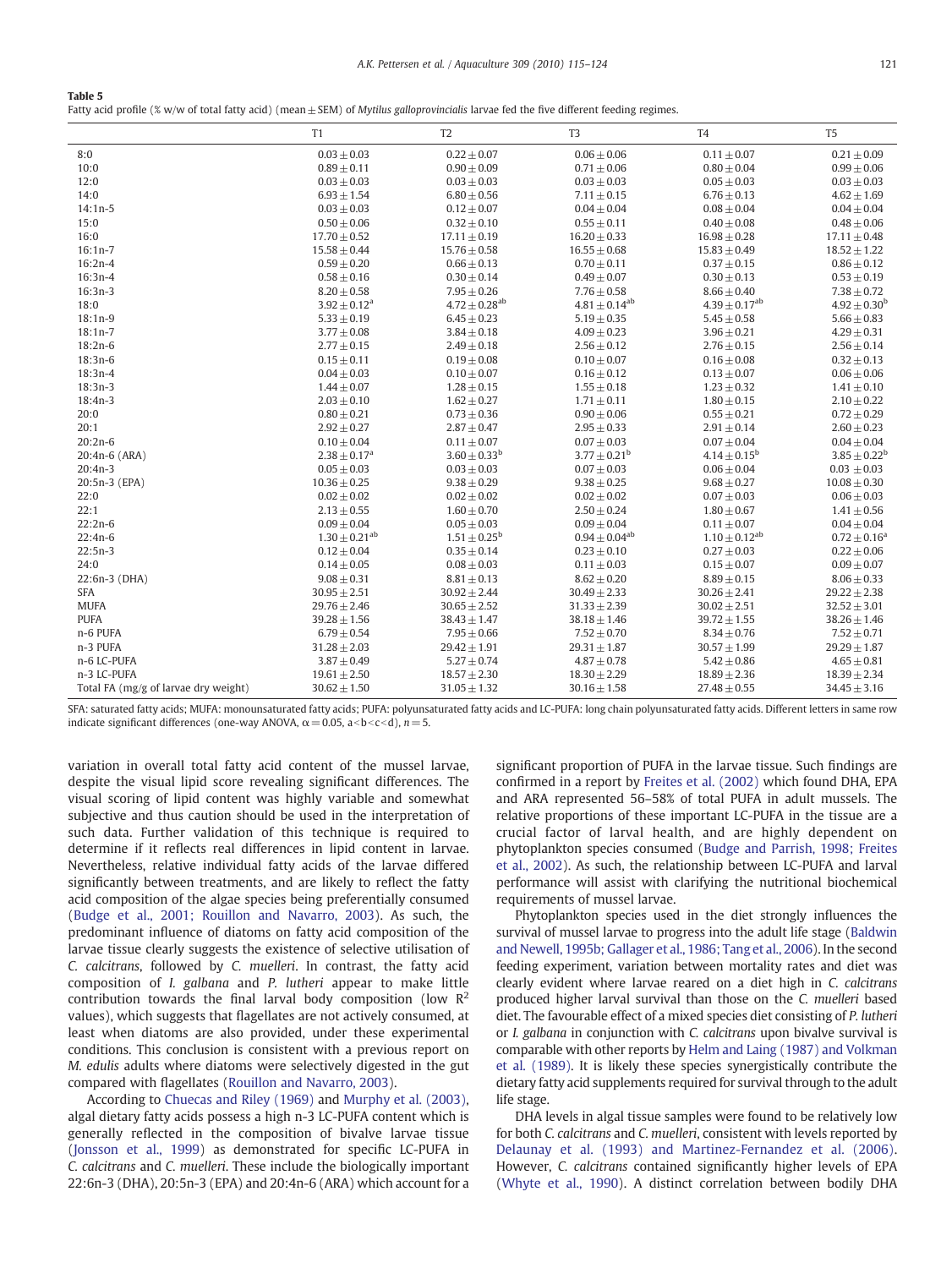<span id="page-7-0"></span>

**Fig. 2.** Relationship between SFA ( $R^2$  = 0.86, F<sub>1,3</sub> = 18.5, P = 0.023), MUFA ( $R^2$  = 0.91,  $F_{1,3}$  = 32.5, P = 0.011) (A) and DHA ( $R^2$  = 0.97,  $F_{1,3}$  = 107.74, P = 0.002) and (B) level (% w/w of total fatty acids) in the body and mortality of M. galloprovincialis larvae.

content and survival shows the importance of DHA for larval health, which is demonstrated by an observed increase from treatments rich in C. calcitrans and lower in C. muelleri. [Pernet and Tremblay \(2004\)](#page-9-0) produced similar results in the sea scallop, where a diet which included C. muelleri produced moderate larval survival (compared with diets excluding the diatom), and which was suggested to be the result of a dietary deficiency in DHA. Fatty acid groups detected in the larvae tissue were also found to show a significant correlation with larval survival, where mortality proportionally increased with MUFA and decreased with higher SFA. This was unexpected, given a paucity of information in research to support the importance of SFA and MUFA for bivalve larvae survival. However, a report by [Tocher \(2003\)](#page-9-0) revealed the physiological importance of these fatty acids, where the MUFA products formed from the desaturation of some SFA possess lower melting temperatures. Hence conversion from SFA to MUFA products can alter the viscosity of the cell membranes and, hence, cellular activities, which may have caused detrimental effects on larval survival.

The ability of mussel larvae to undergo successful settlement is a result of many interrelating factors, with microalgae playing a key role, both as a chemical cue for attachment to a substrate ([Dobretsov](#page-8-0) [and Wahl, 2008\)](#page-8-0) and as a dietary requirement necessary for complete pediveliger development ([Phillips, 2002](#page-9-0)). The amount of C. muelleri present in the diet was found to explain a large proportion of the variability in the recruitment of larvae to successfully metamorphose to the adult life stage. This result is supported by [Jonsson et al. \(1999\)](#page-9-0) where a significant variation between settlement rates was explained by differences in algal diet fatty acid composition.

Fatty acids EPA and ARA both serve as the precursors of the important hormone-like eicosanoids ([Sargent et al., 1999](#page-9-0)). However, the eicosanoids derived by the two fatty acids are differentially active, and as such, a specified balance is required for optimal eicosanoids functioning. The (EPA + DHA)/ARA ratio of the diets, and the consequent body fatty acid composition, showed a direct correlation with the ability of mussel larvae to undergo settlement. These findings are consistent with [Jonsson et al. \(1999\)](#page-9-0), who found a significant relationship between n-3 LC-PUFA and settlement success in the European oyster. C. calcitrans was found to have considerably higher levels of EPA in comparison to C. muelleri as reported by [Helm and](#page-9-0) [Laing \(1987\),](#page-9-0) however, there were no marked differences in the amount found in the larvae tissue composition across all treatments. It is plausible that any deficiency of EPA in diets lacking C. calcitrans may have been adequately supplemented by P. lutheri which contains high levels of the fatty acid. Also, only minor discrepancies in the DHA levels between treatments and diatom species were noted, suggesting that n-3 LC-PUFA did not exclusively play a role in the discrepancies observed between treatments.

Conversely, fatty acid analysis found C. calcitrans contained considerable levels of ARA per cell, however, as a % of total fatty acid, C. muelleri contained significantly high amounts of ARA, subsequently providing larvae with considerably higher proportions of n-6 LC-PUFA, which serve as a crucial component of bivalve nutrition ([Milke et al.,](#page-9-0) [2004\)](#page-9-0). However, an overall increase in the percentage of ARA observed in larvae across diets with progressively higher C. muelleri corresponded with significantly reduced settlement. At the end of the experiment, higher growth rates were observed in treatments receiving increased levels of C. muelleri, such as T4 and T5, however results were not significant. Non-significant results of growth rates between multispecies diets consisting of I. galbana with either C. muelleri or C. calcitrans were also noted by [Galley et al. \(2009\).](#page-8-0) As a highly active compound, ARA may have played a role to enhance the growth of larvae, as previously proposed by [Milke et al. \(2008\)](#page-9-0) for sea scallop postlarvae. However, high levels of ARA, relative to other EFA



Fig. 3. Relationship between (EPA + DHA)/ARA (% w/w of total fatty acids) ratio in the body and settlement rate of M. galloprovincialis larvae ( $R^2$  = 0.80, F<sub>1,3</sub> = 12.14,  $P = 0.040$ ).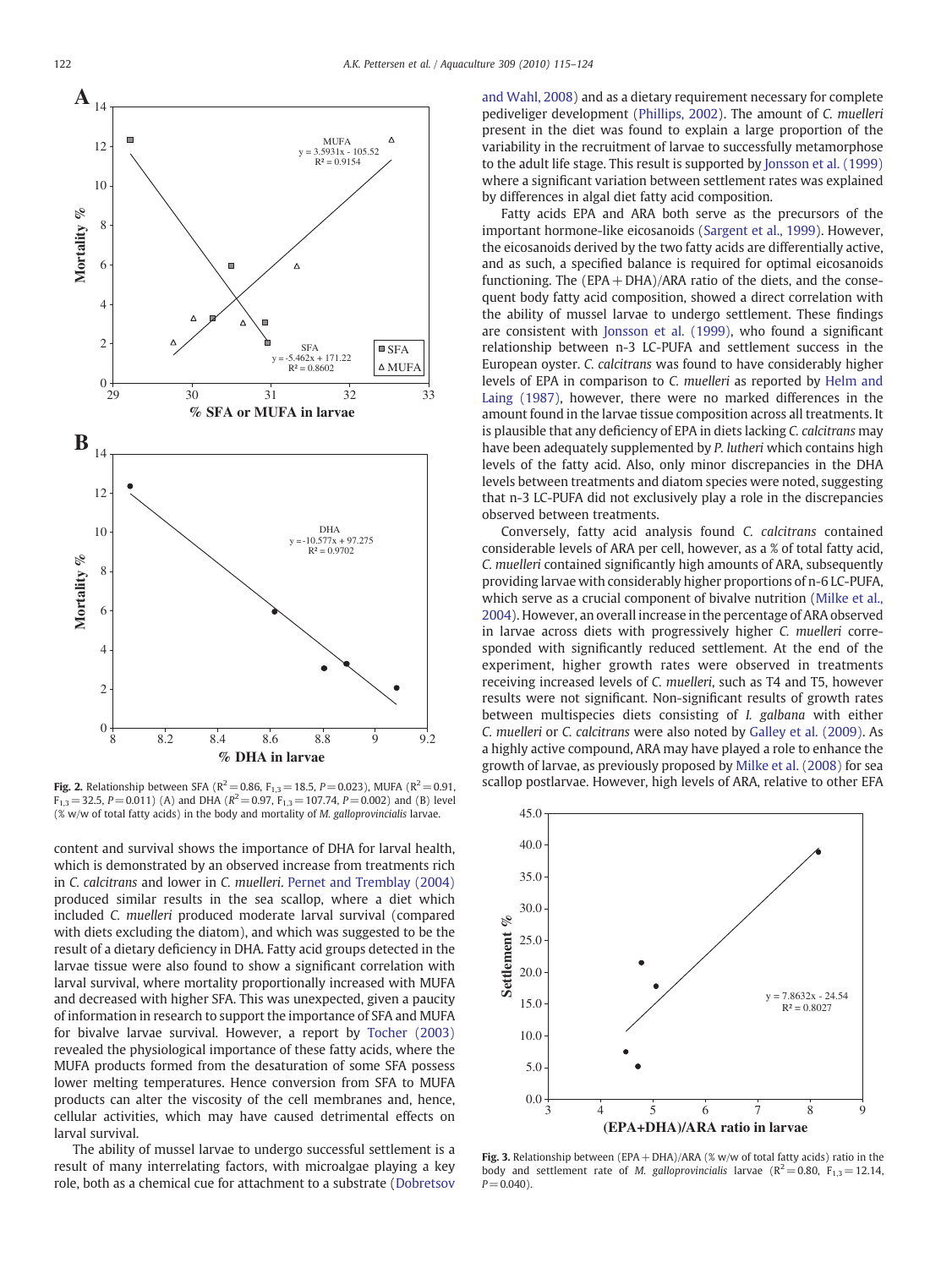<span id="page-8-0"></span>generate production of more biologically active (or proinflammatory) eicosanoids in the larvae which may be harmful to early larval developmental stages [\(Rowley et al., 2005; Sargent et al., 1999](#page-9-0)). From these results, it is proposed that subsequent increased physiological responses may have impeded larvae competency at the pediveliger (settlement) stage. According to [Helm and Laing \(1987\)](#page-9-0), observed differences in the development between treatments may not be solely due to the presence or absence of essential components in the diet, but in the equilibrium between them. Results therefore suggest that it is the ratio between n-3 LC-PUFA/n-6 LC-PUFA in microalgae that plays a significant role in fulfilling the dietary requirements of viable bivalve larvae, rather than their individual fatty acids, as demonstrated by [Rico-Villa et al. \(2006\)](#page-9-0) with imbalances in EFA producing poor settlement. Consequently, the present findings have further highlighted the importance of determining a correct ratio of dietary components, such as DHA, EPA and ARA, to identifying a suitable mixed microalgae species diet.

The ability of C.calcitrans to support larval growth and development is clearly demonstrated in larvae under the standard hatchery diet (T1), producing the highest lipid content (visual lipid score), survival and settlement rates. Similar results emphasising the importance of C. calcitrans in bivalve nutrition have been well documented in previous studies (Gouda et al., 2006; Krichnavaruk et al., 2007; Marshall et al., 2010; Rivero-Rodriguez et al., 2007; Volkman et al., 1989). As such, the absence of growth variation between treatments was unexpected, considering the emphasis of growth as a widely regarded indication of bivalve larvae health (Bayne, 1965; Epifanio, 1979; Sprung, 1984; Stromgren and Cary, 1984), with larval growth generally believed to increase with diet diversity [\(Webb and Chu, 1983](#page-9-0)). Bivalve growth is largely a function of food supply ([Helm and Millican, 1977; Stromgren](#page-9-0) [and Cary, 1984](#page-9-0)). Therefore, it is likely that the high mortality observed in T5 of [Experiment 2](#page-3-0) caused higher algal feed concentration per larvae, and as a result, may have masked the effect of any deficiencies present in the diet. This may serve as the rationale for a lack of expected discrepancies between growth rates with other diet treatments, as well as any functional relationship between diet composition and larval growth that may have otherwise been detected. Contrary to widely held views, larvae growth may not reveal subtle, but nevertheless important, differences in the nutritional quality of algae diet, as shown by this study. As such, measures of shell growth alone can be a misleading indicator of larval condition. Rather, a holistic approach incorporating a range of response variables is required when defining the nutritional value of algae species and their affects on larval performance.

#### 5. Conclusion

The results of the feeding experiments clearly demonstrate how alterations in microalgae species composition can produce variation in mortality and settlement rates, although, no difference in growth was supported. It was concluded that C. calcitrans as principal diatom in conjunction with P. lutheri and I. galbana constituted a nutritionally superior diet, which was further supported by the apparent selective larval feeding of C. calcitrans as the primary diatom, compared with C. muelleri. A clear correlation between fatty acid composition in the diet and in the tissues of M. galloprovincialis larvae was found with DHA level highly influential for survival. However, altering diet can affect the balance between fatty acid ratios of n-3 LC-PUFA (EPA and DHA) to n-6 LC-PUFA (ARA) which can in turn alter physiological functions of larvae, such as ability to undergo successful settlement and metamorphosis. The inclusion of C. muelleri in the diet appears to increase ARA levels in the body, relative to other EFA, causing a direct negative impact on settlement. In contrast, C. calcitrans contributes a relatively propitious balance of n-3 and n-6 to the diet, producing a moderating effect to readjust the EFA ratio in the diet, such that development is improved. It is clear that blue mussel cannot utilise

C. muelleri with the same efficiency of C. calcitrans at such early stages of development.

The full implications of this study suggest that it is necessary to find an alga species with a similar fatty acid profile to C. calcitrans, particularly a species characterised by lower ARA content compared to C. muelleri, which is more robust, such that it can be successfully cultured on a large scale. Further research on potential algal species as a diatom substitute supplied to blue mussel larvae is highly warranted such that nutritional value is optimised, and culture practices are enhanced. In the meantime, further research is required to improve and refine culture methods for C. calcitrans.

# Acknowledgments

The authors wish to thank Fisheries Victoria and the Victorian Shellfish Hatchery Pty Ltd. for supporting this study. The authors convey special thanks to Fisheries Victoria and the Victorian Shellfish Hatchery Pty Ltd. staff for their ongoing technical support, and valuable advice throughout the experiments, as well as to David Francis for his assistance.

#### References

- Baldwin, B.S., Newell, R.I.E., 1995a. Feeding rate responses of oyster larvae (Crassostrea virginica) to seston quantity and composition. Journal of Experimental Marine Biology and Ecology 189, 77–91.
- Baldwin, B.S., Newell, R.I.E., 1995b. Relative importance of different size food particles in the natural diet of oyster larvae (Crassostrea virginica). Marine Ecology Progress Series 120, 135–145.
- Bayne, B.L., 1965. Growth and the delay of metamorphosis of the larvae of Mytilus edulis (L.). Ophelia 2, 1–47.
- Brown, M., Robert, R., 2002. Preparation and assessment of microalgal concentrates as feeds for larval and juvenile Pacific oyster (Crassostrea gigas). Aquaculture 207, 289–309.
- Brown, M.R., Jeffrey, S.W., Volkman, J.K., Dunstan, G.A., 1997. Nutritional properties of microalgae for mariculture. Aquaculture 151, 315–331.
- Budge, S.M., Parrish, C.C., 1998. Lipid biogeochemistry of plankton, settling matter and sediments in Trinity Bay, Newfoundland. II. Fatty acids. Organic Geochemistry 29, 1547–1559.
- Budge, S.M., Parrish, C.C., McKenzie, C.H., 2001. Fatty acid composition of phytoplankton, settling particulate matter and sediments at a sheltered bivalve aquaculture site. Marine Chemistry 76, 285–303.
- Camacho, A.P., Labarta, U., Beiras, R., 1995. Growth of mussels (Mytilus edulis galloprovincialis) on cultivation rafts: influence of seed source, cultivation site and phytoplankton availability. Aquaculture 138, 349–362.
- Castell, L.L., Mann, R., 1994. Optimal staining of lipids in bivalve larvae with Nile Red. Aquaculture 119, 89–100.
- Christie, W.W., 2003. Lipid Analysis. Isolation, Separation, Identification and Structural Analysis of Lipids. BJ Barnes and Associates, Bridgewater, United Kingdom. 416 pp.
- Chuecas, L., Riley, J.P., 1969. Component fatty acids of total lipids of some marine phytoplankton. Journal of the Marine Biological Association of the United Kingdom 49, 97–116.
- Delaunay, F., Marty, Y., Moal, J., Samain, J.F., 1993. The effect of monospecific algal diets on growth and fatty-acid composition of Pecten maximus (L) larvae. Journal of Experimental Marine Biology and Ecology 173, 163–179.
- Dobretsov, S., Wahl, M., 2008. Larval recruitment of the blue mussel Mytilus edulis: the effect of flow and algae. Journal of Experimental Marine Biology and Ecology 355, 137–144.
- Epifanio, C.E., 1979. Growth in bivalve molluscs —nutritional effects of 2 or more species of algae in diets fed to the American oyster Crassostreas virginica (GMELIN) and the hard clam Mercenaria mercenaria (L). Aquaculture 18, 1–12.
- FAO, 2008. Food and Agriculture Organisation of the United Nations. World aquaculture production by species groups. <http://www.fao.org/>2008.
- Folch, J., Lees, M., Stanley, G.H.S., 1957. A simple method for the isolation and purification of total lipids from animal tissues. Journal of Biological Chemistry 226, 497–509.
- Freites, L., Fernández-Reiriz, M.J., Labarta, U., 2002. Fatty acid profiles of Mytilus galloprovincialis (Lmk) mussel of subtidal and rocky shore origin. Comparative Biochemistry and Physiology Part B: Biochemistry and Molecular Biology 132, 453–461.
- Gallager, S.M., Mann, R., Sasaki, G.C., 1986. Lipid as an index of growth and viability of three species of bivalve larvae. Aquaculture 56, 81-103.
- Galley, T.H., Batista, F.M., Braithwaite, R., King, J., Beaumont, A.R., 2009. Optimisation of larval culture of the mussel Mytilus edulis (L.). Aquaculture International 18, 315–325.
- Gouda, R., Kenchington, E., Hatcher, B., Vercaemer, B., 2006. Effects of locally-isolated micro-phytoplankton diets on growth and survival of sea scallop (Placopecten magellanicus) larvae. Aquaculture 259, 169–180.